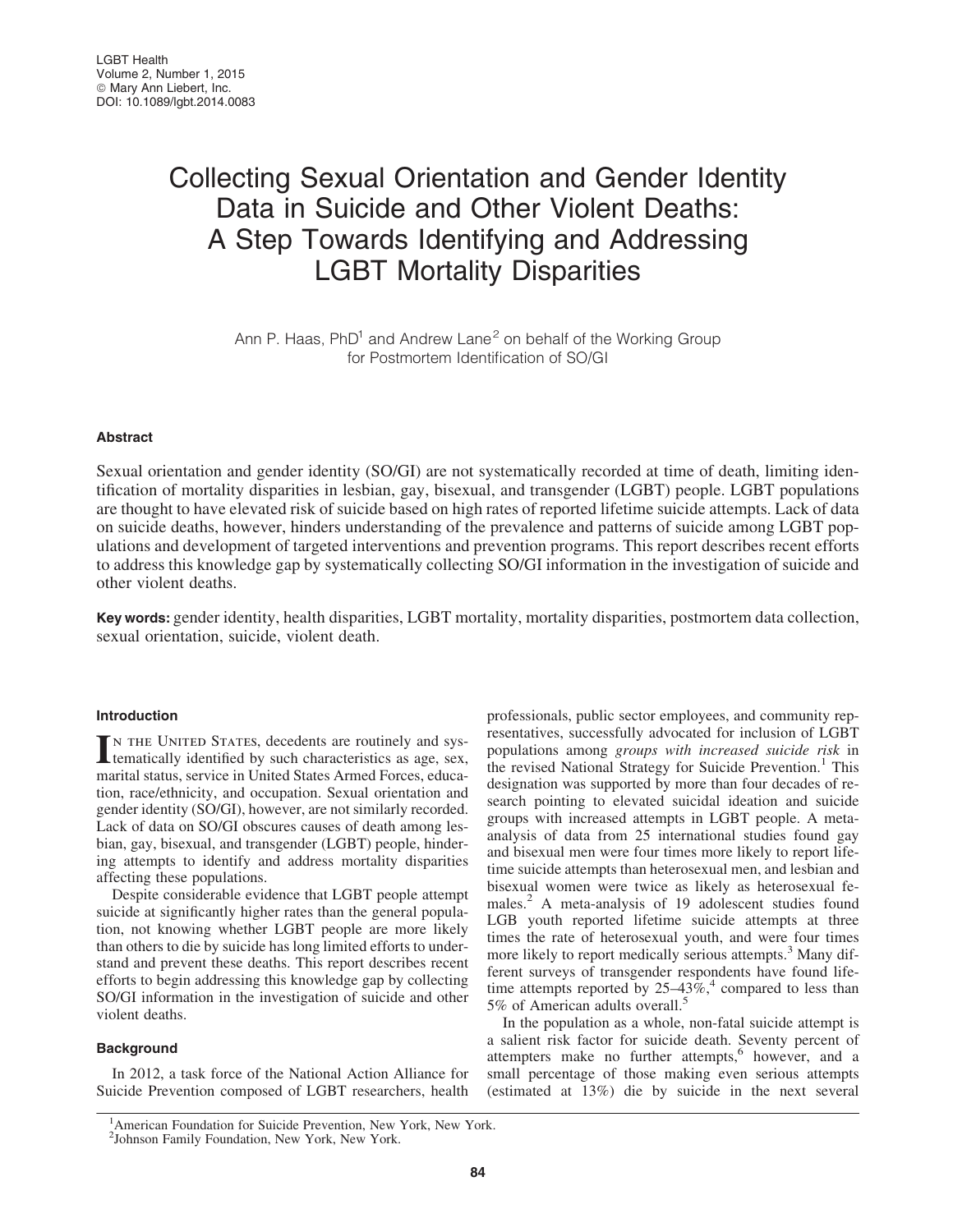decades.<sup>7</sup> Further, demographics of suicide attempters differ from those who complete suicide. Females attempt suicide more frequently than males but account for only 21% of all suicide deaths. Persons aged 15 to 24 make far more non-fatal suicide attempts than those aged 70 and over but have a suicide rate of 11 per 100,000, compared to 16 per 100,000 among older adults. Thus, high rates of suicide death among LGBT populations cannot be assumed from elevated reports of non-fatal suicide attempts.

Studies have produced inconsistent findings about whether LGBT people die by suicide at higher rates than heterosexuals. Three psychological autopsy studies concluded that homosexuals were not over-represented in consecutive samples of adolescent and young adult suicide decedents, $8-10$ although this finding has been challenged based on small numbers and other methodological limitations. $11$  An analysis of Danish data found that men in same-sex registered partnerships (which may serve as a proxy of gay or bisexual identity) were eight times more likely to die by suicide than men who were married to women and twice as likely as never-married heterosexual men, although no differences were observed among comparable female groups.<sup>12</sup> Follow-up of a U.S. survey sample of men reporting same-sex sexual partners found no evidence of higher suicide risk,<sup>13</sup> but follow-up of a sample from a national survey of men and women found an elevated rate of suicide among participants reporting same-sex sexual partners who lived in communities high in anti-gay prejudice.<sup>14</sup> European clinical studies have identified disproportionate numbers of suicide deaths in individuals receiving medical interventions for gender transition.<sup>15,16</sup> A recent Australian study identified just one percent of decedents in a state suicide registry as LGBT, based on anecdotal data.<sup>17</sup> LGBT decedents, however, appeared to constitute a unique subset of suicide decedents, with more depression, relationship problems, and other life stressors; absence of psychotic disorders; and lower rate of psychiatric treatment.

This accumulated literature suggests the limitations of studies using inconsistent samples and methodologies to produce definitive information about the prevalence and patterns of suicide in LGBT populations. Standard mortality statistics have proven invaluable in identifying suicide disparities between men and women, and among groups defined by age, race/ethnicity and other demographic characteristics. Similarly, answering the question of whether sexual and gender minorities have higher rates of suicide than majority populations do requires routine, systematic identification of SO/GI at the time of death.

## Expert Convening

To begin addressing this critical topic, in May 2014, the American Foundation for Suicide Prevention (AFSP) and the Johnson Family Foundation ( JFF) convened a two-day meeting of suicide researchers, epidemiologists, LGBT experts, and representatives of agencies and organizations having responsibility for collecting and/or disseminating mortality data. In addition to AFSP and JFF, participants' affiliations included the National Action Alliance for Suicide Prevention, Centers for Disease Control and Prevention, National Violent Death Reporting System, National Association of Medical Examiners, American Board of Medicolegal Death Investigators, National Association for Public Health Statistics and

Information Systems, Williams Institute at UCLA School of Law, and the Department of Veterans Affairs. Also represented was the Conference of Chief Coroners and Chief Medical Examiners of Canada, which is collaborating with a national LGBT organization to develop an investigative protocol to identify SO/GI in youth suicide decedents.

The aims of the convening were to discuss the potential and limitations of current federal and state postmortem data collection procedures to accurately identify and record SO/GI in suicide decedents; identify supplementary or alternative procedures; and begin planning a pilot study in which a promising approach could be tested through voluntary implementation in a limited number of jurisdictions. Summarized below is the consensus of participants that emerged through discussions at the convening and in our ongoing collaboration as the Working Group for Postmortem Identification of SO/GI.

## Death Certificates

Early in the convening, participants discussed the appropriateness of the U.S. Standard Certificate of Death for collecting SO/GI data. Several factors led to a consensus against what might appear *prima facie* to be a simple, direct and universal way of eliciting this information: First, as a practical matter, revising the federal death certificate to add SO/GI items is unlikely in the near future. The Centers for Disease Control and Prevention (CDC) last revised the death certificate in 2003, following an extensive evaluation process, and that form is as yet not used in all states. Another revision is not currently being considered. Second, the death certificate assigns responsibility to the funeral director to complete items on the decedent's demographic characteristics. If SO/GI items were added, funeral directors may not be motivated or well equipped to elicit this information from the next of kin or other informant. If the informant does not know or wish to provide the information, funeral directors are unlikely to pursue the matter with others. Third, because the death certificate is generally public information and used by survivors for many instrumental purposes, privacy concerns may be heightened.

California has recently amended existing law to require that the person completing the death certificate record the decedent's sex to reflect current gender identity, as reported by the informant or as identified in specified legal documents or medical records.<sup>18</sup> While this provision significantly advances respect for transgender people after death, it does not identify the decedent as transgender and thus does not facilitate identification of causes or circumstances of death that may be disproportionately high among transgender people.

## Alternative Protocol

Most of the subsequent discussion among convening participants focused on an alternative protocol for collecting and reporting decedents' SO/GI.

#### Scope

Although the primary focus of the convening was on suicide, the scope of the protocol was expanded to include all deaths included in the National Violent Death Reporting System (NVDRS) since this was considered the ideal mechanism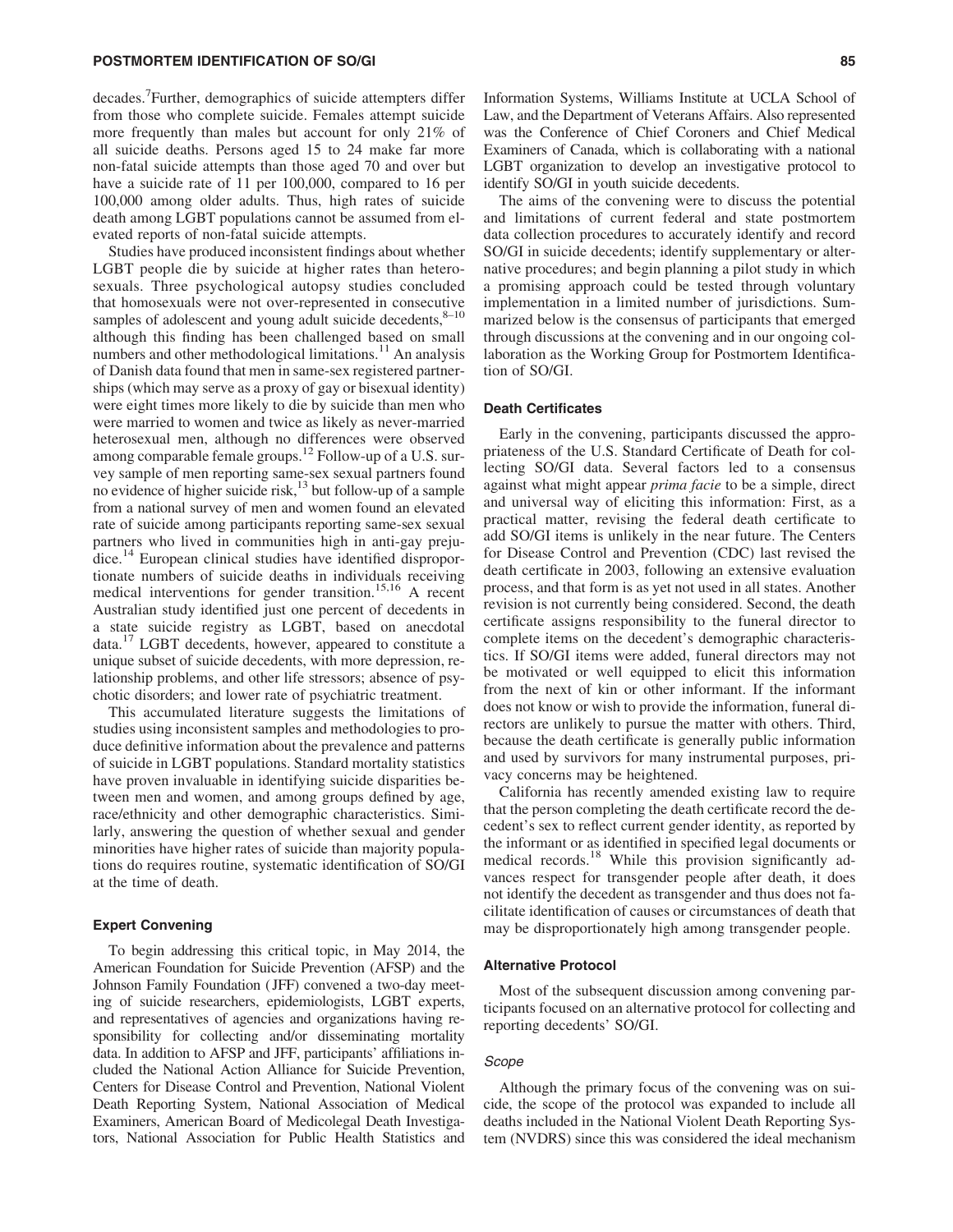for aggregating, coding, and reporting SO/GI data collected by individual jurisdictions. NVDRS is a state-based surveillance system, introduced by CDC in 2002 to enhance understanding of violent deaths, guide prevention efforts, and track progress over time.19 Pooling information from multiple sources including death certificates, crime labs, and medical examiner, coroner and law enforcement reports, NVDRS maintains an anonymous, publicly accessible database on deaths from suicide, homicide, unintentional firearm injuries, law enforcement actions, and undetermined intent. NVDRS is currently implemented in 32 states and will ultimately expand to include all states, establishing a national database on violent deaths.

### Responsibility for collecting SO/GI data

Because all NVDRS-defined deaths are subject to medicolegal investigation, on-scene death investigators were considered best positioned to determine decedents' SO/GI. Death investigators are trained to elicit sensitive, sometimes conflicting information from a variety of informants, and current death investigation guidelines identify decedents' sexual history as a relevant topic.20 However, no specifics are provided about what should be included under this topic, and SO/GI information is not presently collected in any systematic way. A key task of our future work is to develop appropriate guidelines, procedures, and data collection instruments to facilitate death investigators' accurate identification of SO/GI in all violent deaths. A multi-method approach will be utilized, combining observation of ''clues'' at the scene and in the decedent's environment, informal conversations with informants, and structured questions that adapt best practices for SO/GI measurement to the postmortem setting.<sup>21,22</sup> Wherever possible, information on SO/GI will be sought from multiple informants.

### **Reporting**

The death investigator's report will identify the decedent's SO/GI and summarize supporting evidence. This will be incorporated into the medical examiner or coroner's report, along with any additional supporting evidence from medical certification of the death.

#### Coding of SO/GI information

The NVDRS database includes over 200 data elements about the decedent and the death. Beginning with 2014 deaths, several data items have been amended or added to capture SO/GI information, although currently this information is likely to be anecdotal or absent from many death records. In addition to establishing systematic procedures for collecting SO/GI data in the death investigation, our group will help facilitate consistency between data collection and coding formats for SO/GI variables, thus enhancing the accuracy of SO/GI identification in the NVDRS database.

#### Pilot testing of protocol

Following full development and in-depth training of death investigators and other relevant personnel, the protocol will be voluntarily implemented and evaluated in several jurisdictions.

## Challenges and Constraints

In the proposed protocol, valid identification of decedents' SO/GI relies essentially on informants' knowledge and willingness to share this information with death investigators. Although death investigators' reliance on multiple informants will increase validity, SO/GI-related stigma poses a challenge that may be difficult to overcome in some areas of the country.

Reliance upon NVDRS to aggregate and report SO/GI data also presents challenges. Full implementation across the U.S. is still several years away. Also, rather than collecting information firsthand, NVDRS examines and codes existing death records and reports obtained from multiple local sources, including medical examiners, coroners and law enforcement offices. The content and quality of the information varies by jurisdiction and among different units in the same jurisdiction, and although considerable effort is invested in developing standard codes for variables of interest and training local personnel in their use, the interpretation of information may not be consistent across the system.

In addition, even if lesbian, gay, bisexual, and transgender people are accurately identified through the new death investigation protocol and accurately reported through NVDRS, better methods of determining the prevalence of each of these populations in comparable geographic jurisdictions must be developed in order to determine rates of deaths due to suicide, homicide, and other violent means for LGBT people. Finally, the proposed work will focus only on violent deaths. The large majority of LGBT people, like most of the general population, die from other than violent causes, and procedures for identifying SO/GI in these decedents will still need to be developed and tested.

Notwithstanding these constraints, we believe this work represents a significant step toward the goal of routinely and systematically identifying SO/GI at the time of death. We look forward to working with others to further expand the scope of our protocol and encourage additional ways to collect postmortem data on these critical variables.

## Acknowledgments

Funding for the Convening on Postmortem Collection of Sexual Orientation and Gender Identity Data, New York, New York, May 13–14, 2014, was provided by the Johnson Family Foundation and the American Foundation for Suicide Prevention. Members of the Working Group for Postmortem Identification of SO/GI are: R. Bossarte, PhD; B. Butcher, MPH; D. Chervin, DrPH; K.A. Collins, MD; D.R. Dyck, MA; G. Gates, PhD; R. Geiselhart, RN; H. Hedegaard, MD, MSPH; L. Hoffman; A. Ivey-Stephenson, PhD; J.E. Kemp, PhD, RN; D. Litts, OD; D. Mills, F-ABMDI; M Mortali; C. Moutier, MD; Larry Nielsen, MHS; V. Powell, PhD; L. Scianni; K. Stewart; and M. Warner, PhD.

# Disclaimer

An overview of this report was presented by Ann P. Haas and Andrew Lane at the 32nd Annual Conference of the Gay and Lesbian Medical Association (GLMA), Baltimore, Maryland, September 12, 2014.

#### Author Disclosure Statement

No competing financial interests exist.

#### **References**

1. U.S. Department of Health and Human Services, Office of the Surgeon General and National Action Alliance for